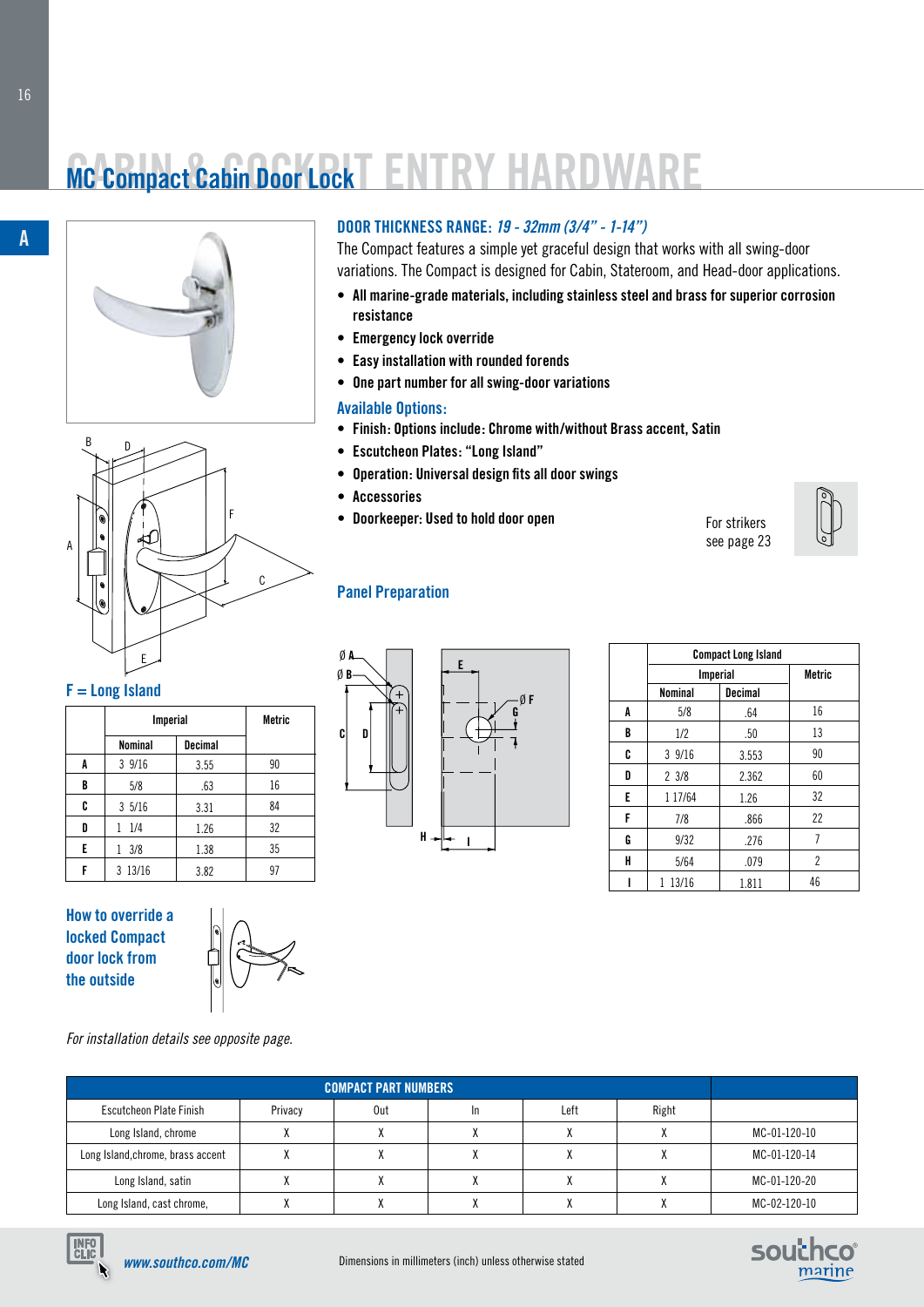## **CABIN & COCKPIT EN Doorkeeper**

The Doorkeeper stops and holds doors open. They are designed to work with the McCoy, Offshore and Compact latches (see pages 12-15 and opposite).

- **• All Marine-grade ABS materials**
- **• Damping/non-vibration feature keeps doors from rattling when held open**
- **• Easy to install**

### **Available Options:**

**• Color: Available in black or white.**

|                   | <b>Imperial</b>  |                | Metric |
|-------------------|------------------|----------------|--------|
|                   | Nominal          | <b>Decimal</b> |        |
|                   | 13/16            | .787           | 20     |
|                   | 1 7/8            | 1.898          | 48     |
| <b>C</b> Offshore | 15/16            | 1.913          | 49     |
| C Compact         | $2 \frac{3}{16}$ | 2.189          | 56     |







| <b>DOORKEEPER PART NUMBERS</b> |              |  |
|--------------------------------|--------------|--|
| Offshore, Black                | MC-91-102-50 |  |
| Offshore, White                | MC-91-102-70 |  |
| Compact, Black                 | MC-91-101-50 |  |
| Compact, White                 | MC-91-101-70 |  |



**2**



#### **MC Compact Installation**







**!** Adjust set screw to secure handle







6





L

 $\beta$ 

B)



**A**